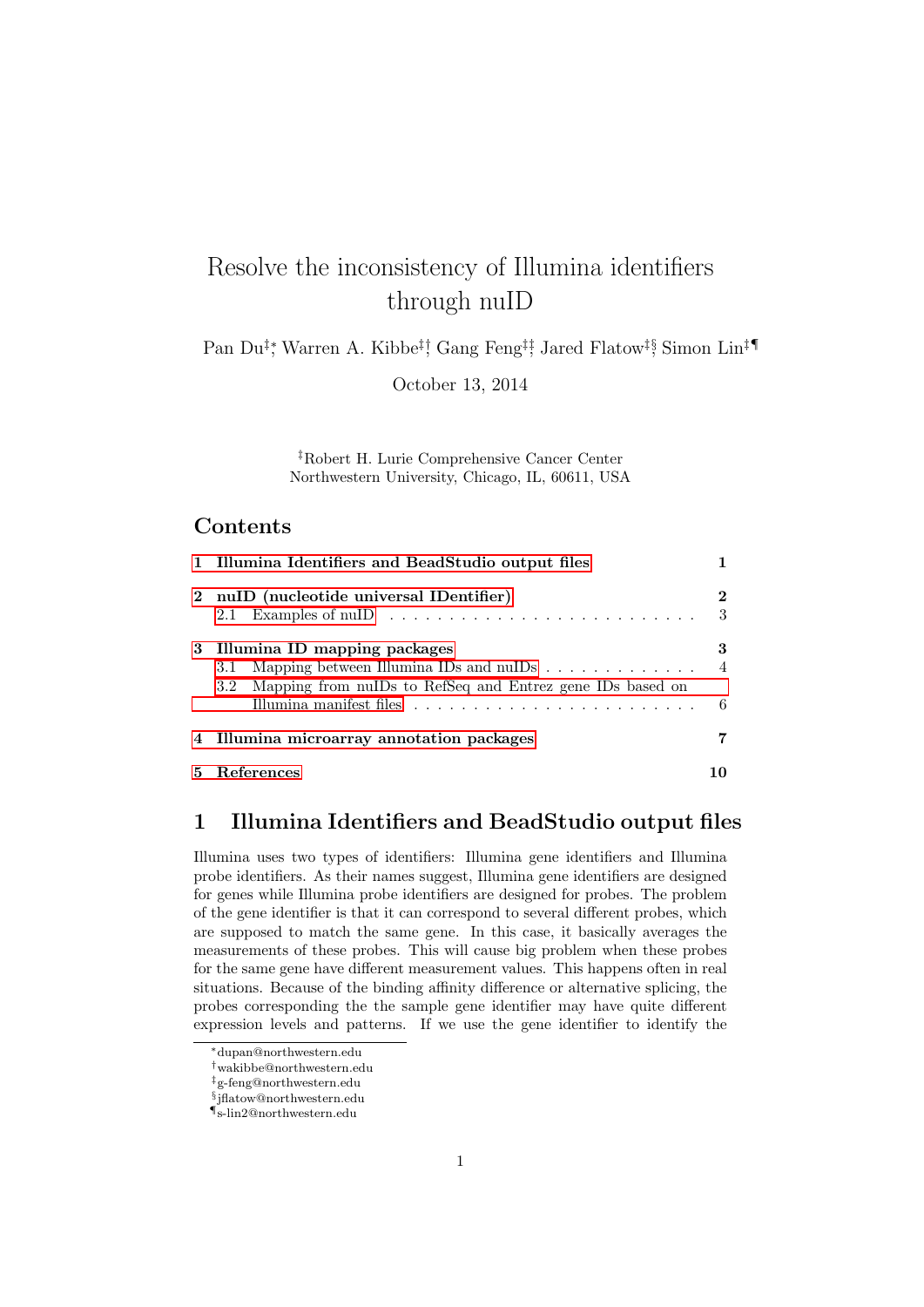measurements, then we cannot differentiate the difference between these probes. Another problem of using gene identifiers is that the mapping between gene identifiers and probes could be changed with our better understanding of the gene. Therefore, we recommend to use probe identifiers.

Before further discussion, let's describe more details of Illumina BeadStudio output files. BeadStudio usually will export a list of files, which include "Control Gene Profile.txt", "Group Probe Profile.txt", "Samples Table.txt", "Control Probe Profile.txt", "Sample Gene Profile.txt", "Group Gene Profile.txt", "Sample Probe Profile.txt". Among these files, the files with their name including "Probe" use Illumina probe identifiers, which are supposed to be unique for each probe. The files with their names including "Gene" use Illumina gene identifiers. As the probe identifiers were designed for each probe, we recommend to use "Sample Probe Profile.txt" or "Group Probe Profile.txt" for the data analysis.

One problem of Illumina identifiers (both Illumina gene identifiers and Illumina probe identifiers) is that they are not stable and consistent between chip versions and releases. For example, the early version of BeadStudio output files use a numeric number as probe identifier, later on it uses the new version of probe identifiers named as "ILMN\_0000" ("0000" represents a numeric number). Also, the early version of BeadStudio output files use TargetID as gene identifier, later on gene symbols are directly used as the gene identifiers. The Illumina probe identifiers also change over time. Moreover, the identifiers are not unique. For instance, the same 50mer sequence has two different TargetIDs (early version of gene identifiers) used by Illumina: "GI\_21070949-S" in the Mouse\_Ref-8\_V1 chip and "scl022190.1\_154-S" in the Mouse-6\_V1 chip. This causes difficulties when combining clinical microarray data collected over time using different versions of the chips. To solve these problems, we designed a nucleotide universal identifier (nuID), which encodes the 50mer oligonucleotide sequence and contains error checking and self-identification code. By using nuID, all the problems mentioned above can be easily solved. For details, please read [1].

```
> library(lumi)
```

```
> library(annotate)
```
> # library(lumiHumanAll.db)

# <span id="page-1-0"></span>2 nuID (nucleotide universal IDentifier)

Oligonucleotide probes that are sequence identical may have different identifiers between manufacturers and even between different versions of the same company's microarray; and sometimes the same identifier is reused and represents a completely different oligonucleotide, resulting in ambiguity and potentially mis-identification of the genes hybridizing to that probe. This also makes data interpretation and integration of different batches of data difficult.

We have devised a unique, non-degenerate encoding scheme that can be used as a universal representation to identify an oligonucleotide across manufacturers. We have named the encoded representation 'nuID', for nucleotide universal identifier. Inspired by the fact that the raw sequence of the oligonucleotide is the true definition of identity for a probe, the encoding algorithm uniquely and nondegenerately transforms the sequence itself into a compact identifier (a lossless compression). In addition, we added a redundancy check (checksum) to validate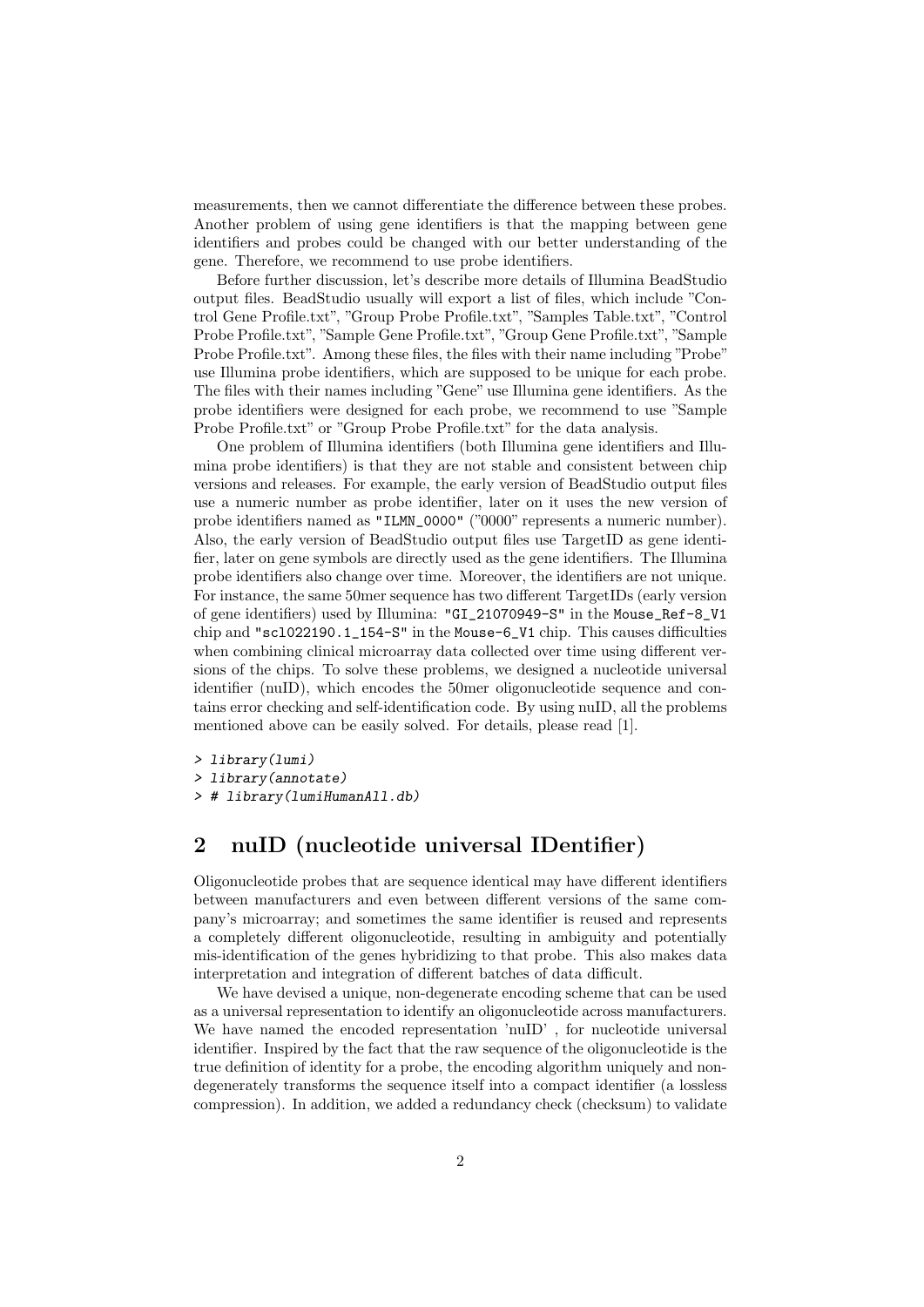the integrity of the identifier. These two steps, encoding plus checksum, result in an nuID, which is a unique, non-degenerate, permanent, robust and efficient representation of the probe sequence. For commercial applications that require the sequence identity to be confidential, we have an encryption schema for nuID. We demonstrate the utility of nuIDs for the annotation of Illumina microarrays, and we believe it has universal applicability as a source-independent naming convention for oligomers.

The nuID schema has three significant advantages over using the oligo sequence directly as an identifier: first it is more compact due to the base-64 encoding; second, it has a built-in error detection and self-identification; and third, it can be encrypted in cases where the sequences are preferred not to be disclosed.

### <span id="page-2-0"></span>2.1 Examples of nuID

```
> ## provide an arbitrary nucleotide sequence as an example
> seq <- 'ACGTAAATTTCAGTTTAAAACCCCCCG'
> ## create a nuID for it
> id \leq - seq2id(seq)> print(id)
```
[1] "YGwP0vwBVW"

The original nucleotide sequence can be easily recovered by id2seq

- > id2seq(id)
- [1] "ACGTAAATTTCAGTTTAAAACCCCCCG"

The nuID is self-identifiable. is . nuID can check the sequence is nuID or not. A real nuID

- > is.nuID(id)
- [1] TRUE

An random sequence

> is.nuID('adfqeqe')

[1] FALSE

# <span id="page-2-1"></span>3 Illumina ID mapping packages

Figure [1](#page-3-1) shows the overview of Illumina ID mapping and annotation packages. We will explain each step and provide examples in next sub-sections.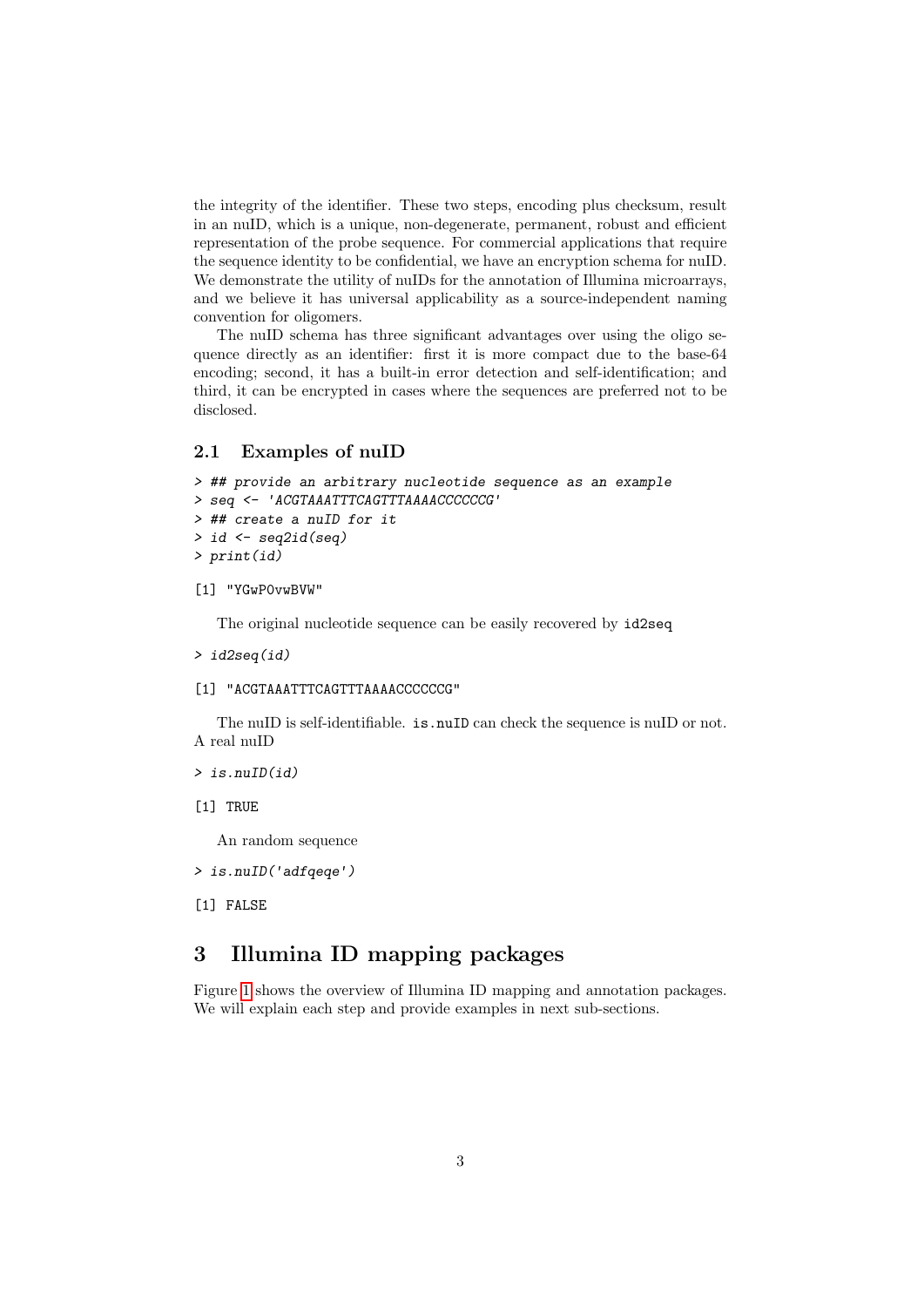

<span id="page-3-1"></span>Figure 1: Overview of Illumina ID mapping and annotation packages

#### <span id="page-3-0"></span>3.1 Mapping between Illumina IDs and nuIDs

Because of the unique advantages of nuIDs, converting Illumina IDs as nuIDs will make both probe annotation and maintenance easier. In the old versions of Illumina annotation packages, like  $lumiflumanV1$ ,  $lumiflumanV2$ ,  $lumiMou$  $seV1$  and  $lumiRatV1$ , we included separate tables for TargetIDs and ProbeIDs mapping to nuIDs. This becomes difficult when we pool different version of nuIDs together because Illumina IDs may not be consistent across different versions and releases. To partially solve this problem, the lumiR function can automatically produce nuID based on the probe sequence included in the Bead-Studio output file. If users have the Illumina manifest file of the chip, they can also use it for nuID conversion. The manifest file (.bgx) basically is a zipped file by gzip. The first step is to unzip the manifest file. The unzipped manifest file is a Tab-separated file, you can open it in Excel. Suppose 'MouseWG-6\_V1\_1\_R2\_11234304\_A' is the manifest file and x.lumi is a LumiBatch object indexed by Illumina Probe IDs, the user can use the following code for nuID conversion:

#### x.lumi = addNuID2lumi(x.lumi, annotationFile='MouseWG-6\_V1\_1\_R2\_11234304\_A')

However, in many cases, the BeadStudio output file does not include the probe sequence information and the users do not have the manifest file, either. This makes it necessary to create a separately Illumina ID mapping package, which includes all ID mapping information all versions of Illumina chips. We created three ID mapping packages: lumiHumanIDMapping, lumiMouseIDMapping.db and lumiRatIDMapping.db for human, mouse and rat, respectively.

The purpose of these packages is to provide ID mappings between different types of Illumina identifiers of expression chips and nuIDs, and also mappings from nuIDs to the the most recent RefSeq release. Each library includes the data tables corresponding to all released Illumian expression chips of a particular species before the package releasing date. In each manifest file table, it includes nuIDs and different types of Illumina IDs: "Search\_key" ("Search\_Key"), "Target" ("ILMN Gene"), "Accession", "ProbeId" ("Probe Id"). It also includes a nuID MappingInfo table, which keeps the mapping information of nuID to RefSeq ID and its related mapping quality information. We will describe this part in more details in next sub-section. By using these ID mapping packages, users can also check the original chip information by providing a list of IDs. There is a function getChipInfo in *lumi* package designed for this purpose.

Get information of the ID mapping library: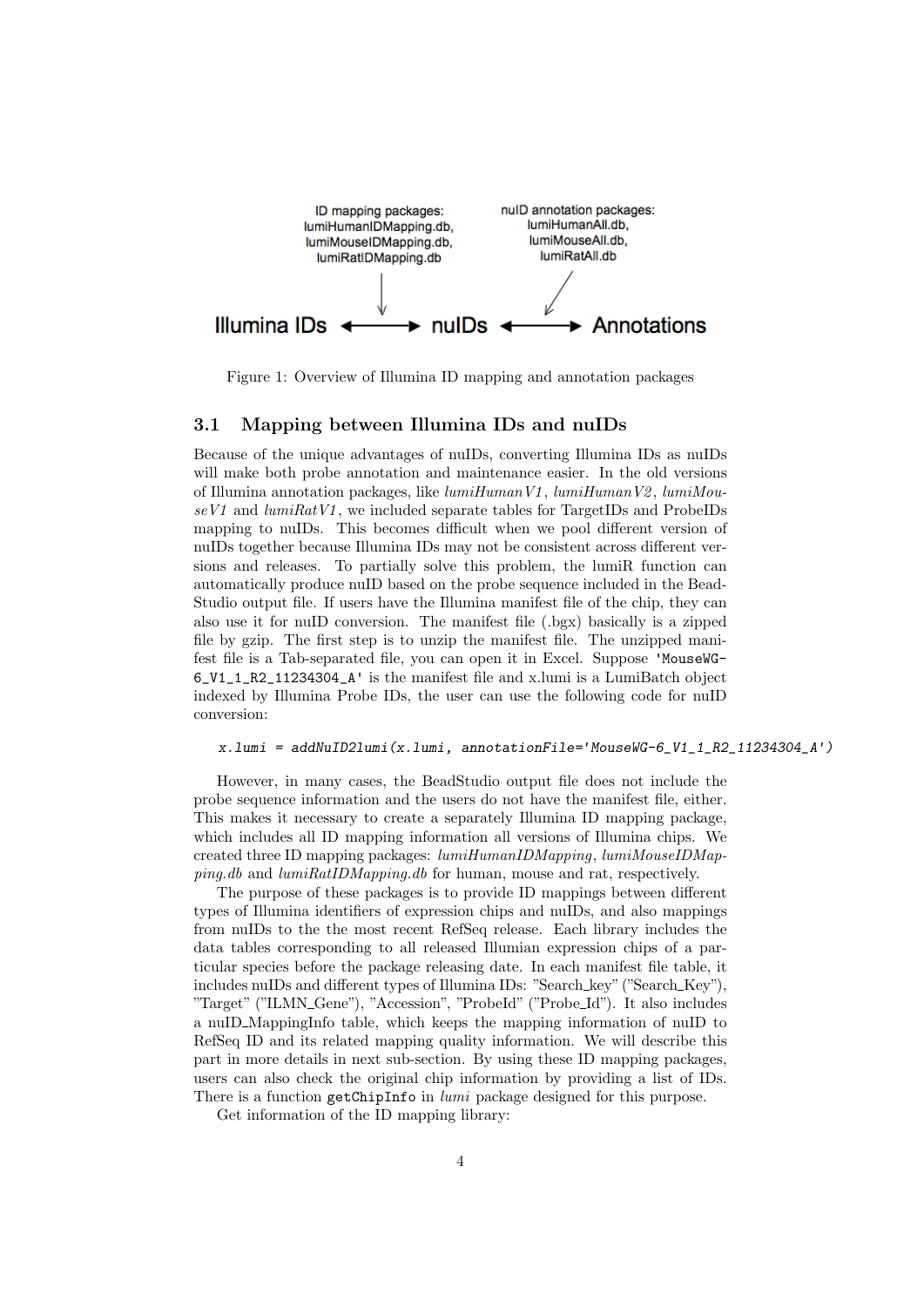```
> if (require(lumiHumanIDMapping))
            lumiHumanIDMapping()
Database includes ID mapping information of following manifest files:
       HUMANREF8_V3_0_R1_11282963_A_WGDASL
       HumanHT12_V3_0_R3_11283641_A
       HumanHT12_V4_0_R1_15002873_B
       HumanHT12_V4_0_R2_15002873_B
       HumanHT12_V4_0_R2_15002873_B_WGDASL
       HumanRef8_V1
       HumanRef8_V2_0_R2_11223162_A
       HumanRef8_V2_0_R4_11223162_A
       HumanRef8_V3_0_R0_11282963_A
       HumanRef8_V3_0_R3_11282963_A
       HumanWG6_V1
       HumanWG6_V2_0_R2_11223189_A
       HumanWG6_V2_0_R4_11223189_A
       HumanWG6_V2_11223189_B
       HumanWG6_V3_0_R3_11282955_A
```
It also includes their nuID mapping information. For more details, please type lumiHumanIDMapping\_nuID().

Get chip information of the example data in the *lumi* package.

```
> ## Load Illumina example data in lumi package
> data(example.lumi)
> ## Match the chip information of this example data
> if (require(lumiHumanIDMapping))
+ getChipInfo(example.lumi, species='Human')
$chipVersion
[1] "HumanRef8_V1"
$species
[1] "Human"
$IDType
[1] "nuID"
$chipProbeNumber
[1] 24357
$inputProbeNumber
[1] 8000
$matchedProbeNumber
[1] 8000
```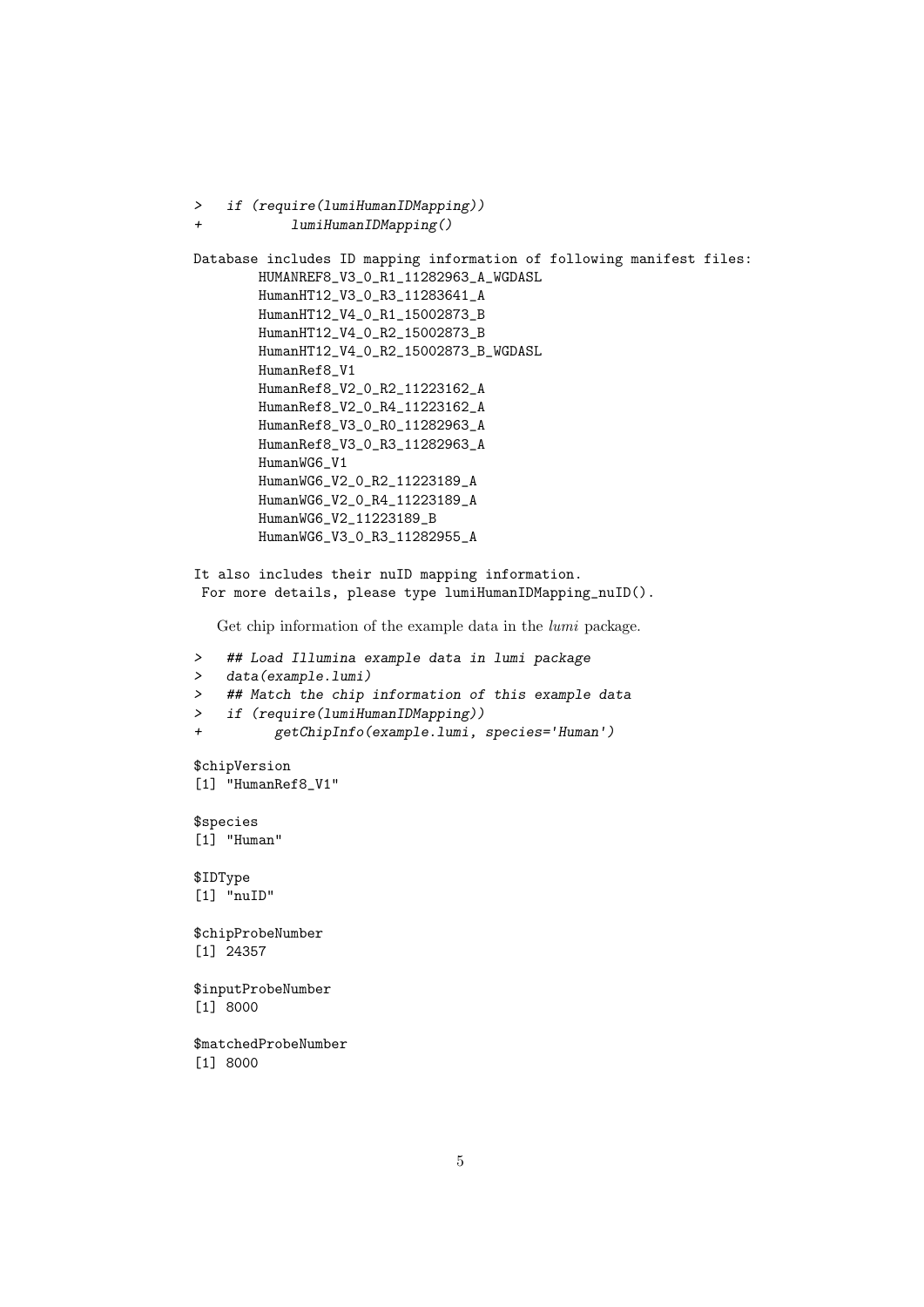### <span id="page-5-0"></span>3.2 Mapping from nuIDs to RefSeq and Entrez gene IDs based on Illumina manifest files

Illumina manifest files are probe annotation files for each Illumina chip. In previous lumi annotation packages  $(  $2.0.0$ ), we performed the mapping from nuIDs$ (probe sequences) to RefSeq sequences by ourselves because the Illumina did not regularly maintain and update their manifest files at that time. Recently, we found Illumina made lots of improvements of the manifest file maintenance and set up a website ( http://www.illumina.com/support/downloads.ilmn#manifests ) specially for the manifest files. Therefore, we decide directly using the mapping provided by Illumina. We assume the more recent releases of manifest files have more accurate annotation information, and higher versions of chips have better probe design. Therefore when we pool all probe annotations (indexed by nuIDs) together, for the duplicated annotations of the same probe Id (nuID), the most recent release of highest chip version will replace old ones. In this way, even the probes in the old chips can get the most recent annotation information.

The nuID mapping information is kept in the nuID MappingInfo table in the ID Mapping library. All these information was based on Illumina manifest files. The nuID mapping table includes following fields (columns):

1. nuID: nuID for the probe sequence

2. Access: The refseq and other IDs, based on which Illumina designed the probes.

3. EntrezID: The Entrez gene IDs correspond to the Access IDs.

4. Symbol: The gene symbols correspond to the Entrez gene IDs.

Function nuID2RefSeqID and nuID2EntrezID were designed for mapping nuIDs to RefSeq IDs and EntrezIDs, respectively. If users want to get all the mapping information, they can use function getNuIDMappingInfo. Need to note, the EntrezID and gene symbol in the nuID MappingInfo table were based on Illumina manifest files. They might have slight differences from the  $lumiXXXAll$ .db annotation library produced by using AnnotationDbi because their annotations were based on snapshots of the Entrez database at different time points (the NCBI Entez database keeps updating).

Get nuID mapping information in the ID mapping package:

```
> if (require(lumiHumanIDMapping))
```

```
+ lumiHumanIDMapping_nuID()
```
nuID\_MappingInfo table includes 105521 unique Homo sapiens Illumina probes mapping informa

The table includes following fields (see help(lumiHumanIDMapping nuID) for detailed definition. nuID

Accession EntrezID Symbol

Map nuID to RefSeq ID:

```
> nuIDs <- featureNames(example.lumi)
> ## return all mapping information
> if (require(lumiHumanIDMapping))
           + nuID2RefSeqID(nuIDs[1:10], lib.mapping='lumiHumanIDMapping')
```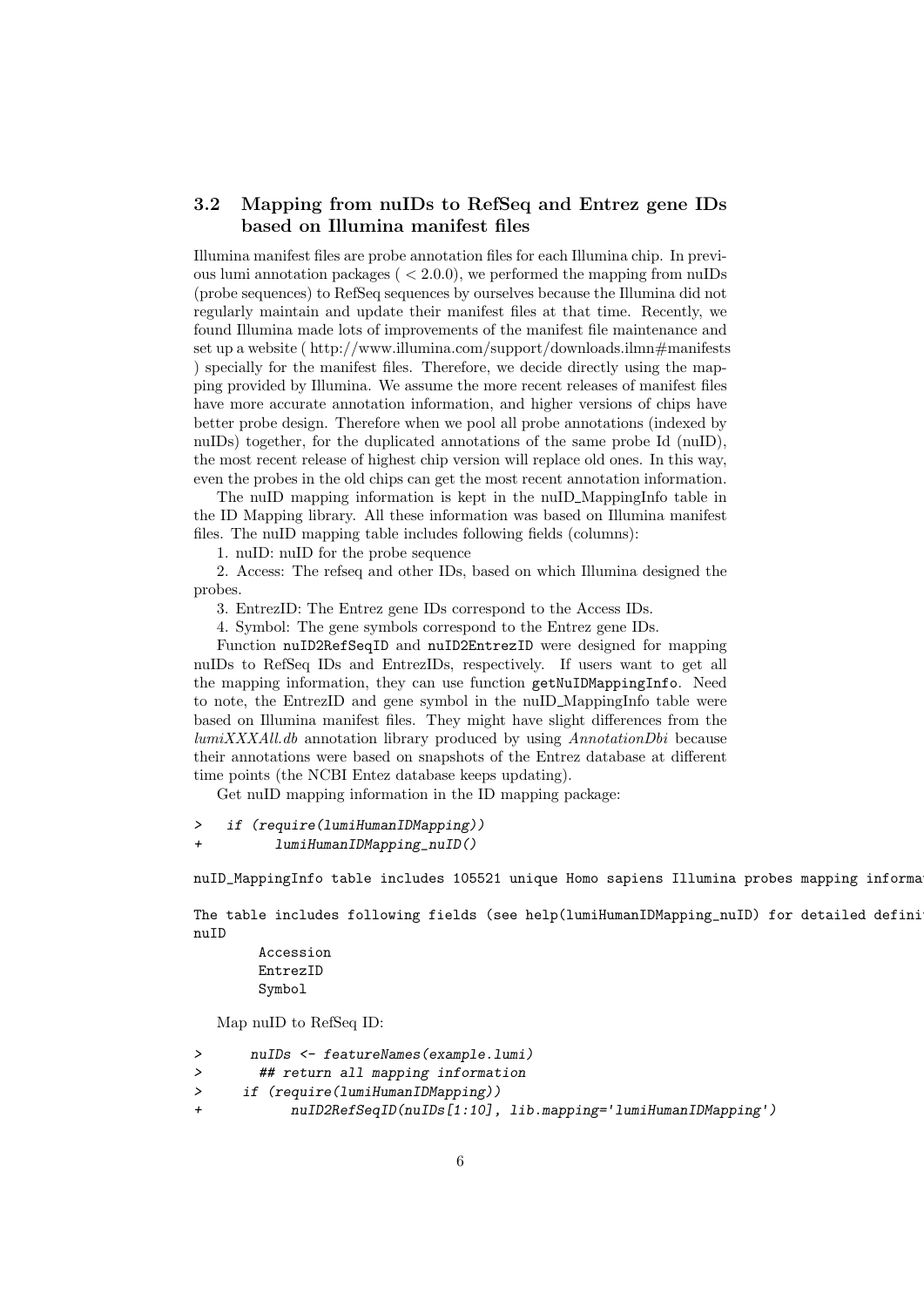```
The provided names of filterTh does not match the field names of nuID_MappingInfo table.
No filtering will be performed.
oZsQEQXp9ccVIlwoQo 9qedFRd_5Cul.ueZeQ N5YrunuK0q.yIkukis H2UJFJzK0SUTR0SeNE
   "NM_001014811" "NM_021020" "NM_000683" "NM_018146"
oJ1Bzu0pH3qq_Ks_40 B45RF4v0iPUfRHgIjk 6ewSAlc_5fF7uf_6kU ceOREl0EuSVLhF3gJU
      "XM_374767" "NM_033208" "NM_014319" "NM_012222"
NJQtGpKWS69_bpev88 Z.VhoQSTotddJdne6k
      "NM_032326" "XM_379089"
  Map nuID to Entrez Gene ID:
> if (require(lumiHumanIDMapping))
        + nuID2EntrezID(nuIDs[1:10], lib.mapping='lumiHumanIDMapping')
The provided names of filterTh does not match the field names of nuID_MappingInfo table!
No filtering will be performed!
oZsQEQXp9ccVIlwoQo 9qedFRd_5Cul.ueZeQ N5YrunuK0q.yIkukis H2UJFJzK0SUTR0SeNE
         "10873" "11178" "" "55178"
oJ1Bzu0pH3qq_Ks_40 B45RF4v0iPUfRHgIjk 6ewSAlc_5fF7uf_6kU ceOREl0EuSVLhF3gJU
              " " 23592"NJQtGpKWS69_bpev88 Z.VhoQSTotddJdne6k
         "84286"
```
Return all mapping information related with nuID

```
> if (require(lumiHumanIDMapping)) {
+ mappingInfo <- nuID2RefSeqID(nuIDs[1:10], lib.mapping='lumiHumanIDMapping', retu
+ head(mappingInfo)
+ }
The provided names of filterTh does not match the field names of nuID_MappingInfo table.
No filtering will be performed.
                  Accession EntrezID Symbol
oZsQEQXp9ccVIlwoQo "NM_001014811" "10873" "ME3"
9qedFRd_5Cul.ueZeQ "NM_021020" "11178" "LZTS1"
N5YrunuK0q.yIkukis "NM_000683" "" "ADRA2C"
H2UJFJzK0SUTR0SeNE "NM_018146" "55178" "RNMTL1"
oJ1Bzu0pH3qq_Ks_40 "XM_374767" "" "LOC399716"<br>R45RE4v0iPHfRHgTik "NM_033208" "" "TTGD7"
B45RF4v0iPUfRHgIjk "NM_033208" "" "TIGD7"
```
### <span id="page-6-0"></span>4 Illumina microarray annotation packages

As the identifier inconsistency between different versions or even different releases of Illumina chips, it makes create annotation packages in the traditional way difficult. In traditional way, we have to create individual annotation packages for different identifiers and different versions and releases of chips. That will result in lots of annotation packages, and make the maintenance difficult. Users will be hard to decide which package to use. By using the nuID universal identifier, we are able to build one annotation database for different versions and releases of the human (or other species) chips. Moreover, the nuID can be directly converted to the probe sequence, and used to get the most updated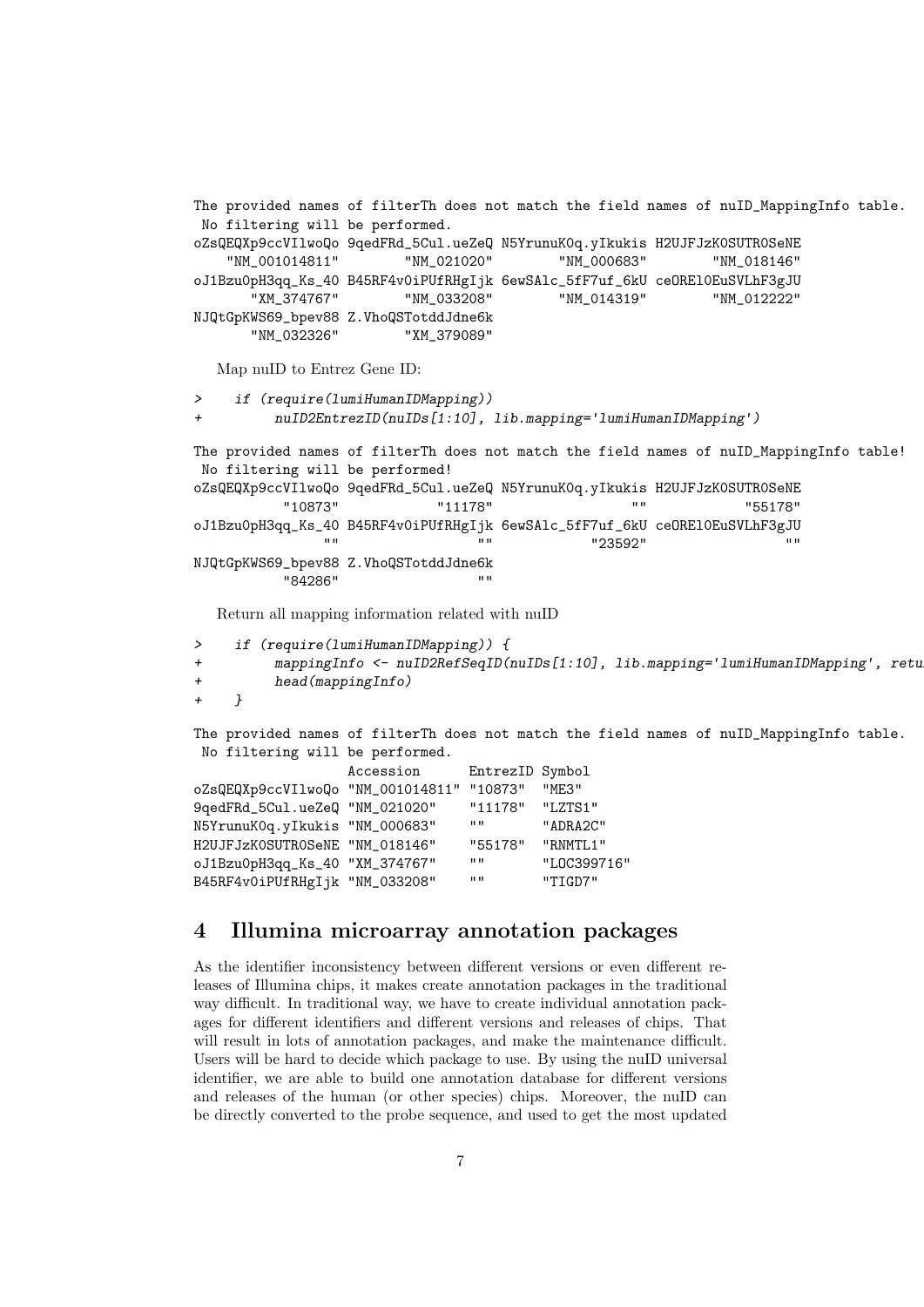refSeq matches and annotations. The recent transition of Bioconductor annotation packages to use SQLite databases made the package size is no longer a concern.

The latest version of Illumina annotation packages indexed by nuID are based on SQLite databases. They were built by using functions in AnnotationDbi package. There are three Bioconductor annotation packages: lumiHumanAll.db, lumiMouseAll.db and lumiRatAll.db for three species Human, Mouse and Rat respectively. These packages include all the previously released Illumina expression chips. The previous versions of packages:  $lumiHumanVI$ ,  $lumiHumanV2$ ,  $lumiMouseVI$  and  $lumiRatVI$  will be discontinued.

Basically, we converted the probe sequence as nuIDs and pooled them together. Then we can map nuIDs to different mRNA transcript libraries, which include RefSeq and Unigene. From version 1.8.0, the mappings were based on on the Illumina manifest files of the corresponding chips. If there are duplicated nuIDs, then the latest release and higher version of mapping was used. These mapping information has been organized in the nuID MappingInfo table in the ID Mapping library (e.g., lumiHumanIDMapping for human Illumina chips). We then used makeHUMANCHIP\_DB function in AnnotaionDbi package to map RefSeq and Unigene IDs to Entrez genes and created the annotation libraries. Users can also build their own annotation package by providing the mappings from nuID to RefSeq or Unigene IDs. The usage of these annotation libraries is exactly the same as other Bioconductor annotation packages, like Affymetrix.

Here are some examples using the functions implemented in the annotate package:

Get gene symbols:

```
> data(example.lumi)
> nuIDs <- featureNames(example.lumi)
> if (require(lumiHumanAll.db))
+ getSYMBOL(nuIDs[1:3], 'lumiHumanAll.db')
oZsQEQXp9ccVIlwoQo 9qedFRd_5Cul.ueZeQ N5YrunuK0q.yIkukis
           "ME3" "LZTS1" "ADRA2C"
  Get Entrez Gene ID:
> if (require(lumiHumanAll.db))
+ getEG(nuIDs[1:3], 'lumiHumanAll.db')
oZsQEQXp9ccVIlwoQo 9qedFRd_5Cul.ueZeQ N5YrunuK0q.yIkukis
         "10873" "11178" "152"
  Get related GO categories:
> if (require(lumiHumanAll.db)) {
+ goInfo <- getGO(nuIDs[1], 'lumiHumanAll.db')
+ goInfo[[1]][[1]]
+ }
$GOID
[1] "GO:0072592"
```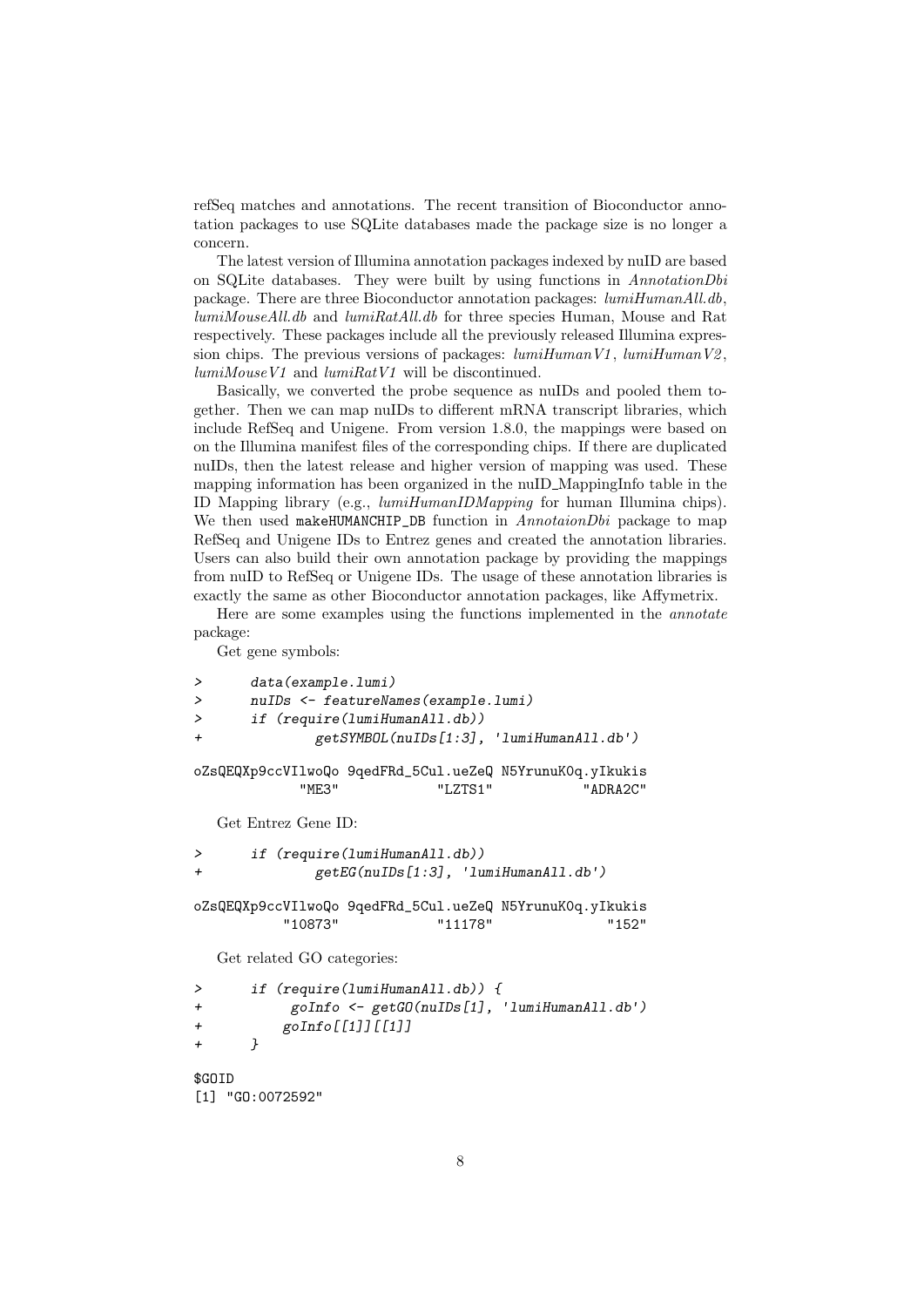```
$Evidence
[1] "TAS"
$Ontology
[1] "BP"
  A general look up function
> if (require(lumiHumanAll.db))
+ lookUp(nuIDs[1:3], "lumiHumanAll.db", what="SYMBOL")
$oZsQEQXp9ccVIlwoQo
[1] "ME3"
$`9qedFRd_5Cul.ueZeQ`
[1] "LZTS1"
$N5YrunuK0q.yIkukis
[1] "ADRA2C"
  Check what annotation elements available in the library
> if (require(lumiHumanAll.db))
         + ls('package:lumiHumanAll.db')
 [1] "lumiHumanAll" "lumiHumanAll.db"
 [3] "lumiHumanAllACCNUM" "lumiHumanAllALIAS2PROBE"
 [5] "lumiHumanAllCHR" "lumiHumanAllCHRLENGTHS"
[7] "lumiHumanAllCHRLOC" "lumiHumanAllCHRLOCEND"
[9] "lumiHumanAllENSEMBL" "lumiHumanAllENSEMBL2PROBE"
[11] "lumiHumanAllENTREZID" "lumiHumanAllENZYME"
[13] "lumiHumanAllENZYME2PROBE" "lumiHumanAllGENENAME"
[15] "lumiHumanAllGO" "lumiHumanAllGO2ALLPROBES"
[17] "lumiHumanAllGO2PROBE" "lumiHumanAllMAP"
[19] "lumiHumanAllMAPCOUNTS" "lumiHumanAllOMIM"
[21] "lumiHumanAllORGANISM" "lumiHumanAllORGPKG"
[23] "lumiHumanAllPATH" "lumiHumanAllPATH2PROBE"
[25] "lumiHumanAllPFAM" "lumiHumanAllPMID"
[27] "lumiHumanAllPMID2PROBE" "lumiHumanAllPROSITE"
[29] "lumiHumanAllREFSEQ" "lumiHumanAllSYMBOL"
[31] "lumiHumanAllUNIGENE" "lumiHumanAllUNIPROT"
[33] "lumiHumanAll_dbInfo" "lumiHumanAll_dbconn"
[35] "lumiHumanAll_dbfile" "lumiHumanAll_dbschema"
```
Need to mention, currently there are two sets of Illumina annotation packages in Bioconductor. The Illumina annotation packages mentioned here are named as "lumixxxx", e.g. lumiHumanAll.db and are maintained by us. There are another set of packages, named as "illuminaxxxx". These packages are indexed by Illumina IDs. They can also be used together with lumi package when the microarray data are indexed by Illumina IDs.

The majority of Bioconductor annotation packages are probe-based annotation package. As a result, these packages are manufacturers and array dependent. These packages include all kinds of mapping from probe to a specific gene